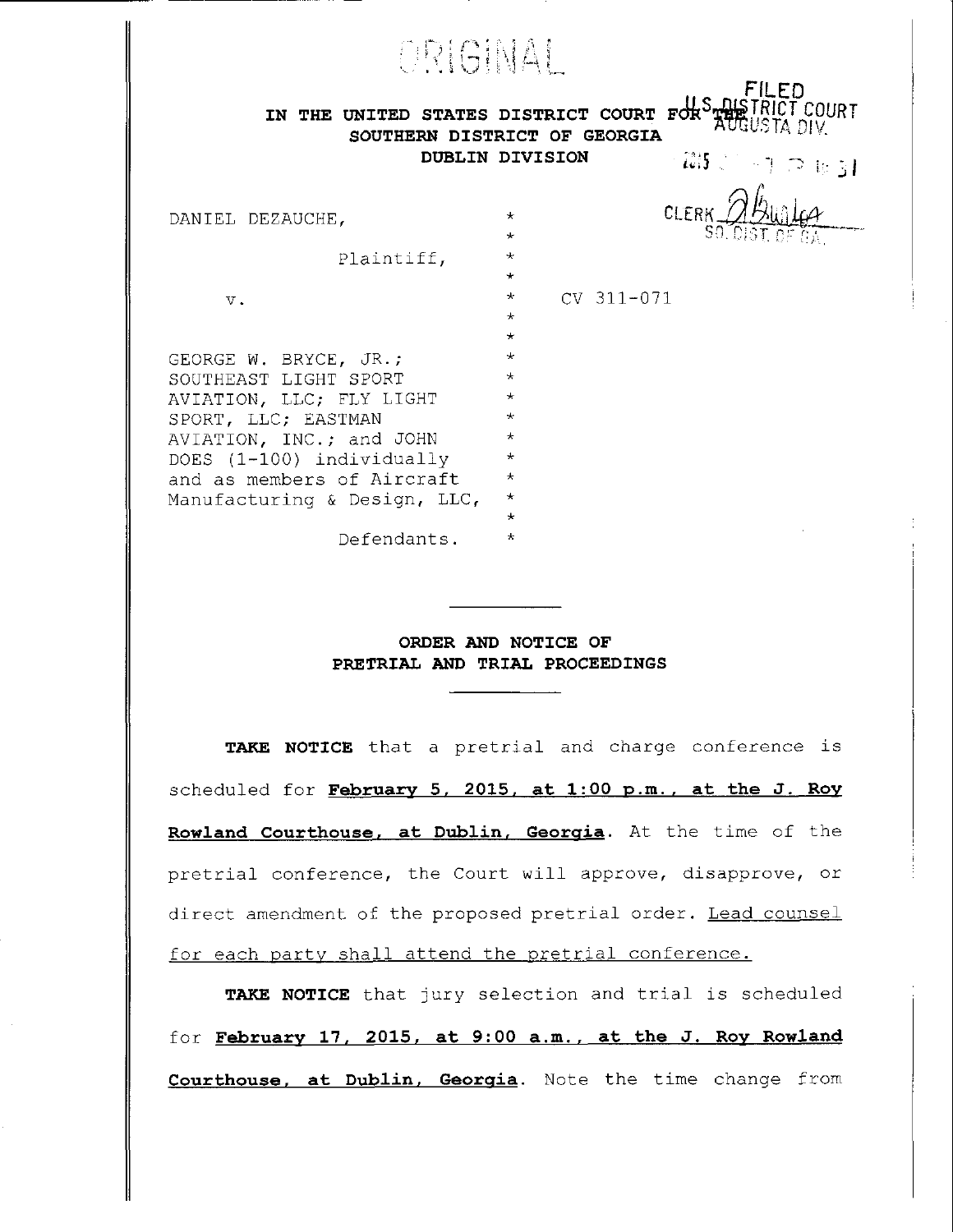$10:00$  a.m. to  $9:00$  a.m.

IT IS ORDERED that lead counsel for the parties in the captioned case are instructed to meet and confer, in person, and to prepare and file with the Clerk of this Court an updated joint consolidated proposed pretrial order. The updated proposed pretrial order shall be filed by the close of business on January 29, 2015. Counsel for the plaintiff shall have the responsibility to initiate compliance herewith. The form of the proposed pretrial order shall be in accord with the attached instructions. A party's failure to comply with the requirements hereof may result in dismissal of the complaint or answer or in other sanctions determined appropriate by the Court. The Court will not accept for filing any proposed pretrial order prepared only from telephone conversations. The proposed pretrial order shall include a paragraph stating the date and location of the meeting, the duration of the meeting, and the names of all counsel or parties participating. If any party in this case is not represented by counsel, such party shall be obligated to comply with the requirements hereof in the same manner as counsel.

All evidentiary objections and motions in limine, and responses thereto, which have not been resolved prior to the pretrial conference shall be submitted in writing at least

 $\overline{2}$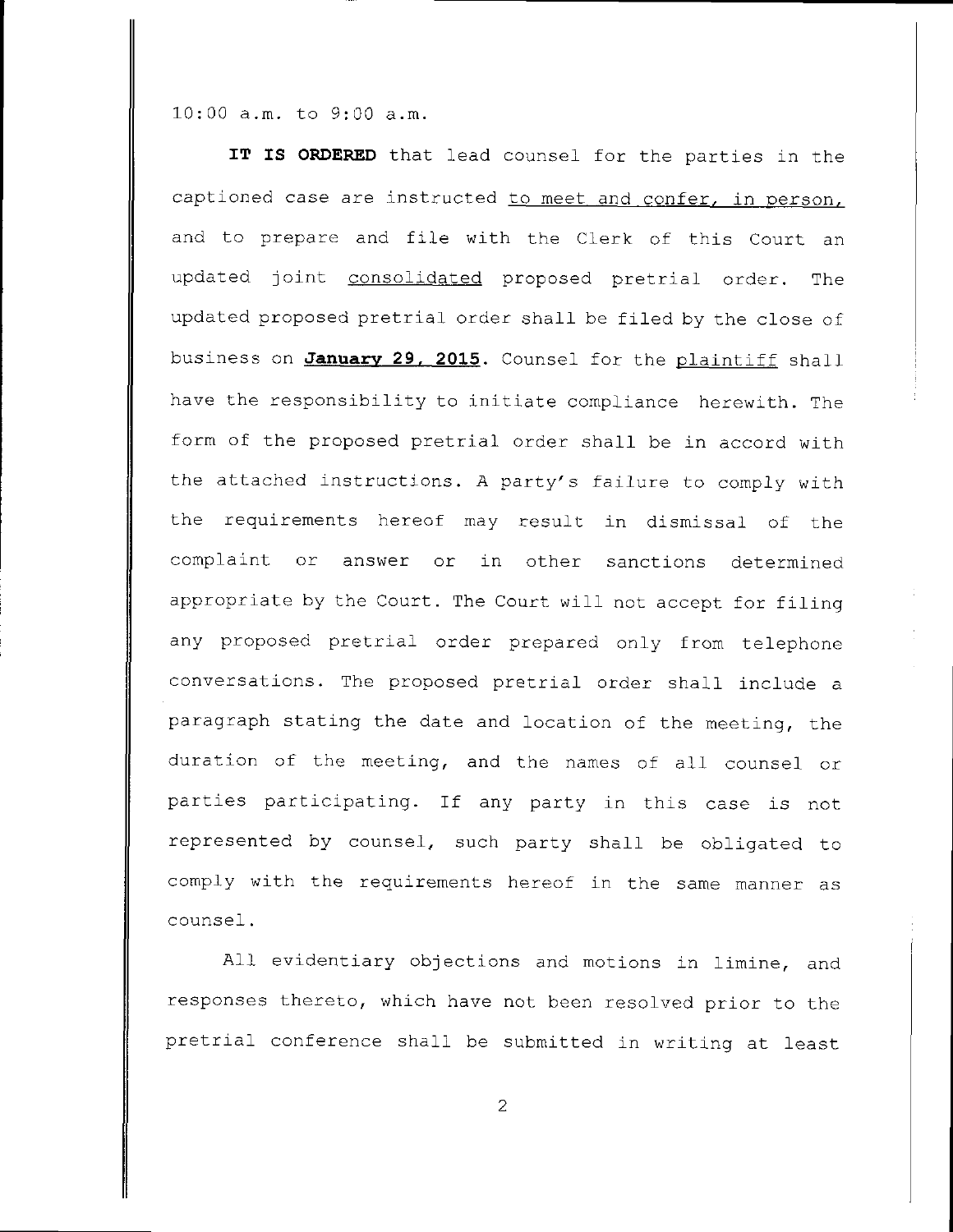five (5) business days prior to the scheduled pretrial conference. Proposed pretrial orders which are not consolidated (proposed jointly) will not be accepted for filing without the written permission of the Court.

ORDER ENTERED at Augusta, Georgia, this  $\frac{\gamma \lambda}{\lambda}$  day of January, 2015.

DISTRICT **STAZES JUDGE** UNITED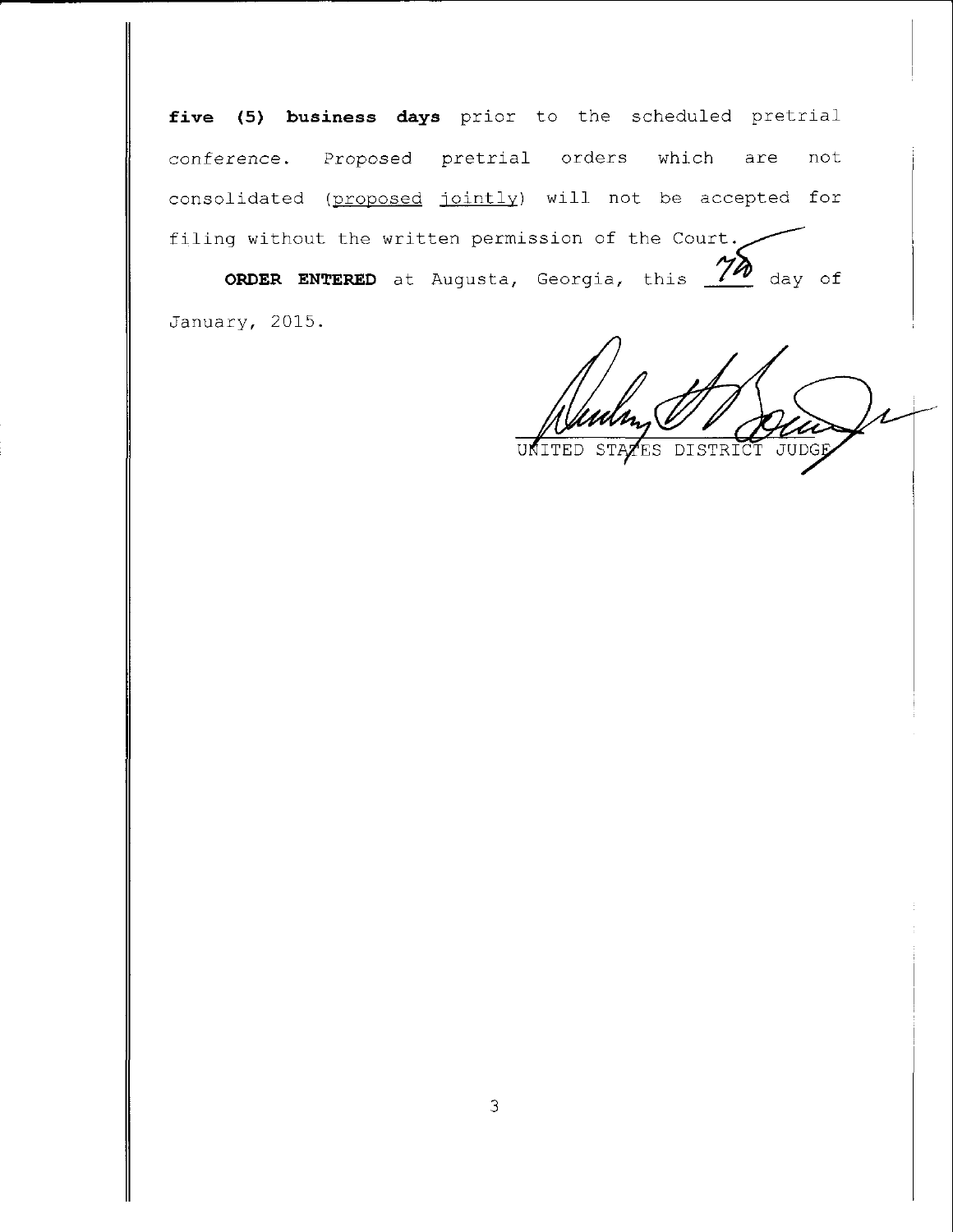## STANDARD INSTRUCTIONS FOR CONSOIIDATED PRETRIAI ORDERS IN THE SOUTHERN DISTRICT OF GEORGIA

## [THIS DOCUMENT AND ASSOCIATED FORMS MAY BE FOUND WITHIN THE COURT'S WEBSITE AT www.qasd.uscourts.qov.]

The proposed pretrial order shall cover the following subjects, numbered serially as below: (NOTE: IN PREPARING THE PROPOSED PRETRIAL ORDER, REPRODUCE EACH NUMBERED ITEM AS A PREFACE TO THE MATERIAL SUBMITTED SETTING FORTH THE MATERIAL SUBMITTED IMMEDIATELY THEREAFTER. DO NOT USE APPENDICES OR ATTACHMENTS EXCEPT WHERE SPECIFICALLY AUTHORIZED BY THE COURT OR CALLED FOR HEREIN) .

1. Counsel are to discuss and agree on every possible factual stipulation. The stipulations must be reduced to writing, signed and filed with the consolidated proposed pretrial order as ATTACHMENT "A" hereto. Stipulations can spare witness testimony, trial time, and expense. If a party feels the other side is in bad faith refusing to stipulate, they shall set forth "proposed stipulations" on ATTACHMENT<br>"A." Costs of proving what, at trial, was never really Costs of proving what, at trial, was never really disputed and what should have been stipulated, may be taxed against the offending party and attorney. Those costs may incJ.ude witness fees and additional attorney preparation time costs.

2. As ATTACHMENT "B" to the proposed pretrial order, the parties may, but are not required to, submit questions which they desire the Court to propound to jurors concerning their legal qualifications to serve and any other questions they wish propounded for information purposes. If the parties choose to submit general voir dire questions hereunder, they may submit the questions jointly as one attachment or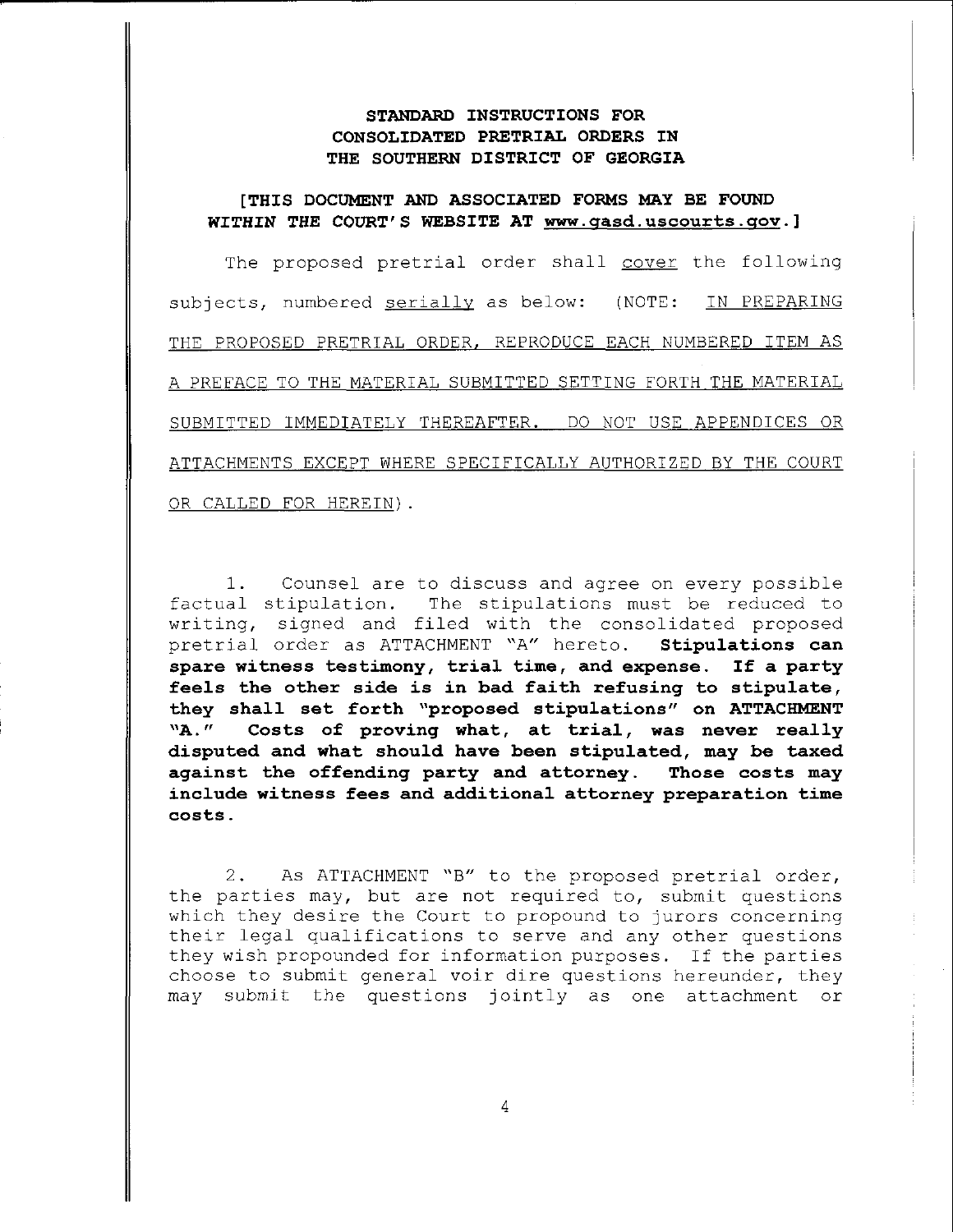separately as ATTACHMENTS "B-1" and "B-2".<sup>1</sup>

State the names of all parties, firms and attorneys  $3.$ to be used in qualifying the jury. State the name of any insurance company involved, and whether it is a stock or State the names of all counsel who are mutual company. members of any firm involved on a contingent fee basis. At the pretrial conference, counsel may be required to disclose policy limits and details of any insurance coverage.

Identify the basis upon which the jurisdiction of 4. this Court is based and any questions relating to its jurisdiction.

List any motions or other matters in the case which 5. remain unresolved. Any motion not so enumerated shall be deemed withdrawn by the moving party.

All discovery is to be completed pursuant to the 6. Local Rules. The date of the conclusion of the discovery process and the expected completion of any untranscribed deposition shall be stated.

 $7.$ State whether the names of the parties in the abovecaptioned case(s) are complete and correct and whether there is any question of misjoinder or non-joinder.

Outline of plaintiff(s)' case. 8.

NOTE: PLAINTIFF(S) SHOULD PAY PARTICULAR ATTENTION TO THIS PARAGRAPH. AT THE TRIAL, IT WILL BE USED BY THE COURT IN DIRECTING THE CASE AND INSTRUCTING THE JURY.

Plaintiff(s) shall furnish a short, succinct, factual and narrative statement of the cause of action. This statement should not be argumentative and should not recite evidence.

<sup>&</sup>lt;sup>1</sup> The Court will require that each juror stand and give personal background information (name, address, employment, spouse's employment, etc.) and such questions need not be included. The Court will propound questions concerning legal qualifications.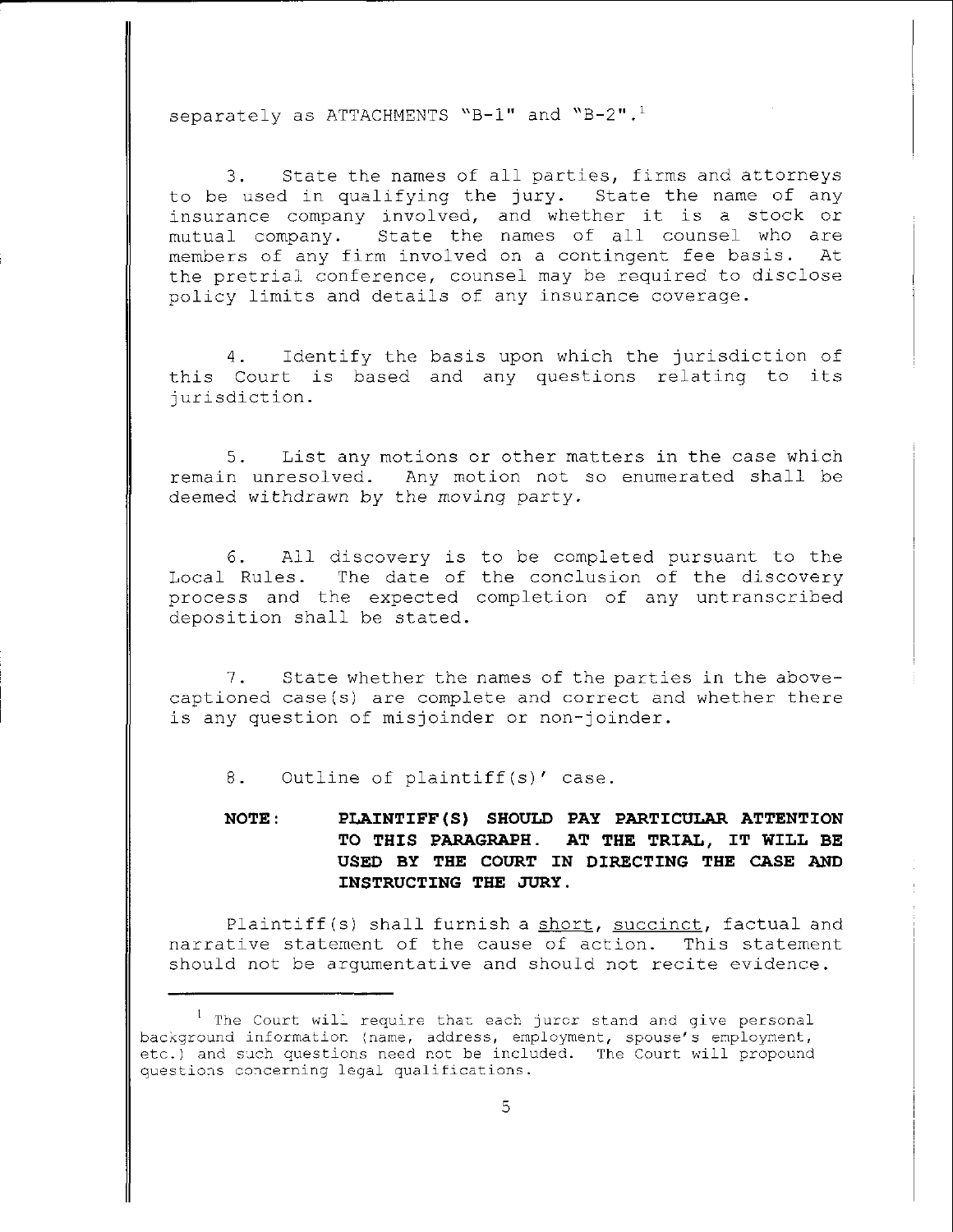In no event shall the statement be more than one page.

Outline of defendant(s)' case.  $9.$ 

NOTE: DEFENDANT (S) SHOULD PAY PARTICULAR ATTENTION TO THIS PARAGRAPH. AT THE TRIAL, IT WILL BE USED BY THE COURT IN DIRECTING THE CASE AND INSTRUCTING THE JURY.

Defendant(s) shall:

(a) Furnish a short, succinct, factual and narrative statement as to all defenses (general and special). This statement should not be argumentative and should not recite evidence. In no event shall the statement be more than one page.

(b) In all actions involving a counterclaim, crossclaim, or third-party action, defendant(s) should summarize the matter, using the outline required as to the main claim.

 $10.$ In all cases in which violation of the United States Constitution or a federal or state statute or regulation is alleged, the party making such claim shall specifically state the constitutional provision and/or statute allegedly violated and the specific facts on which such alleged violation is based. The party shall detail the damage or relief sought pursuant to such claim and recite supporting authority.

 $11.$ In tort cases, any party bearing a burden of proof shall list each and every act of negligence or intentional tort relied upon.

 $(a)$ Under a separate heading, state all relevant statutes, rules, regulations and ordinances allegedly violated. Also, recite any supporting authority.

(b) List all items of damages claimed or nonmonetary relief sought.

 $(c)$ In all cases involving alleged permanent injuries or death, furnish a full statement as to the age, alleged life expectancy and/or probable duration of the injuries, and earnings, income tax records or other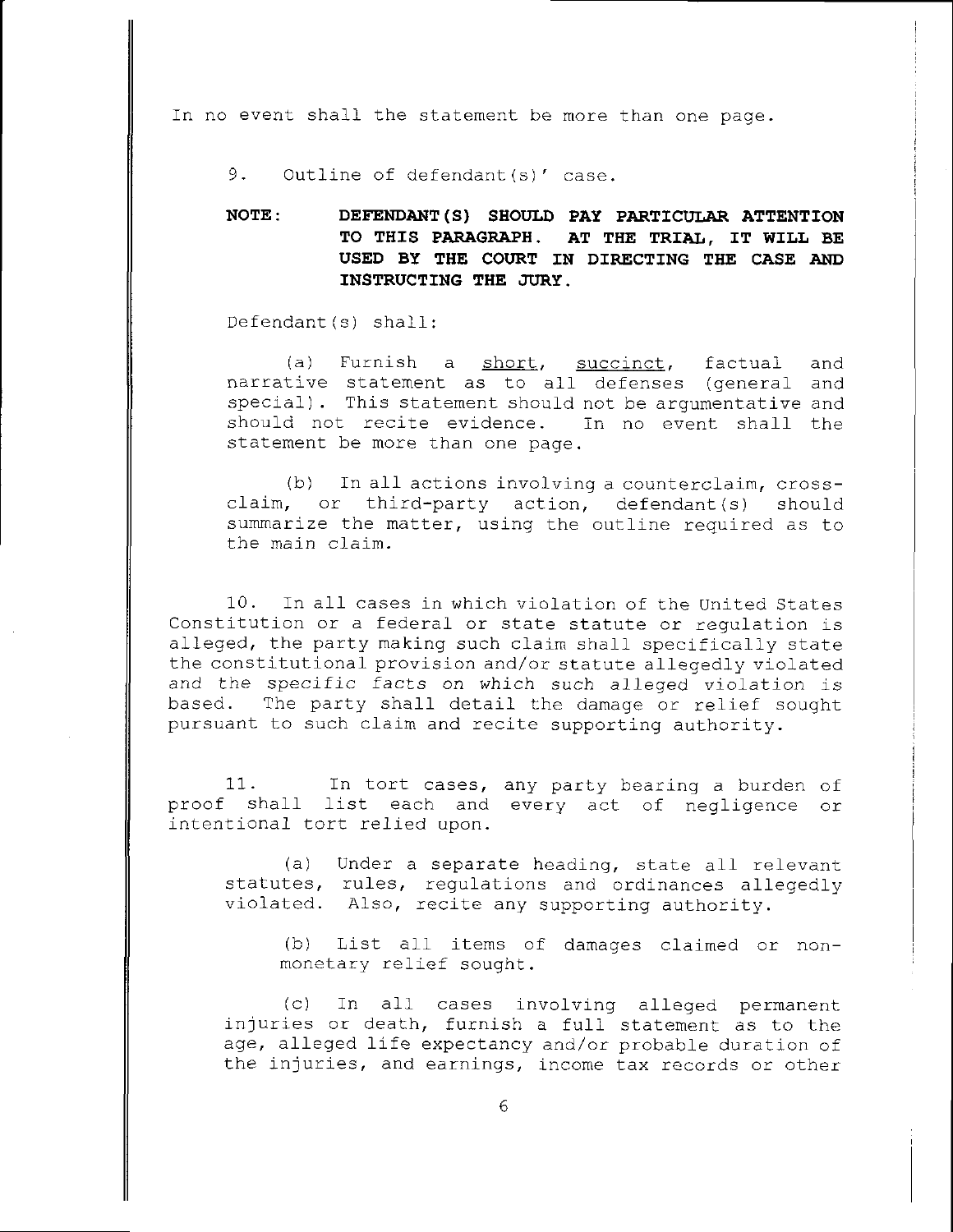records to prove earnings.

 $12.$ In contract cases or any other action not addressed in paragraphs 10 or 11, any party having a burden of proof shall outline the particular alleged breach of contract or the basis of any other cause of action, enumerate any applicable statute involved, and detail the damages or relief sought and recite appropriate supporting authority.

If there is any dispute as to agency, state the 13. contentions of the parties with respect to agency.

State who has the burden of proof (including any 14. affirmative defenses or special issues) and who has the opening and closing arguments to the jury.

 $15.$ Under this paragraph, both plaintiff(s) and defendant(s) should separately list the witnesses whom each will have present at the trial and those whom each may have present at the trial. Witnesses intended to be used solely for impeachment shall be listed; however, if a party has a genuine reason for not listing and disclosing an impeachment witness, such party may address the Court ex parte and seek a ruling as to whether disclosure may be properly withheld. A representation that a party will have a witness present may be relied on by the opposing party unless notice to the contrary is given in sufficient time prior to trial to allow the opposing party to subpoena the witness or obtain his If a witness is not listed when the proposed testimony. pretrial order is filed, the Court will not allow the addition of a witness by any party, EXCEPT for providential or other good cause shown to the Court by application for amendment to this Order.

## COUNSEL MUST SUBMIT TO THE COURTROOM DEPUTY NOTE: CLERK FOUR COPIES OF THE TYPED WITNESS LIST PRIOR TO JURY SELECTION.

16. All documents and physical evidence that may be tendered at the trial shall be exhibited to and initialed by opposing parties prior to the pretrial conference. All evidence shall be marked by the parties prior to the pretrial conference, and the parties are encouraged to submit a joint exhibit list on a form supplied by the Clerk. If separate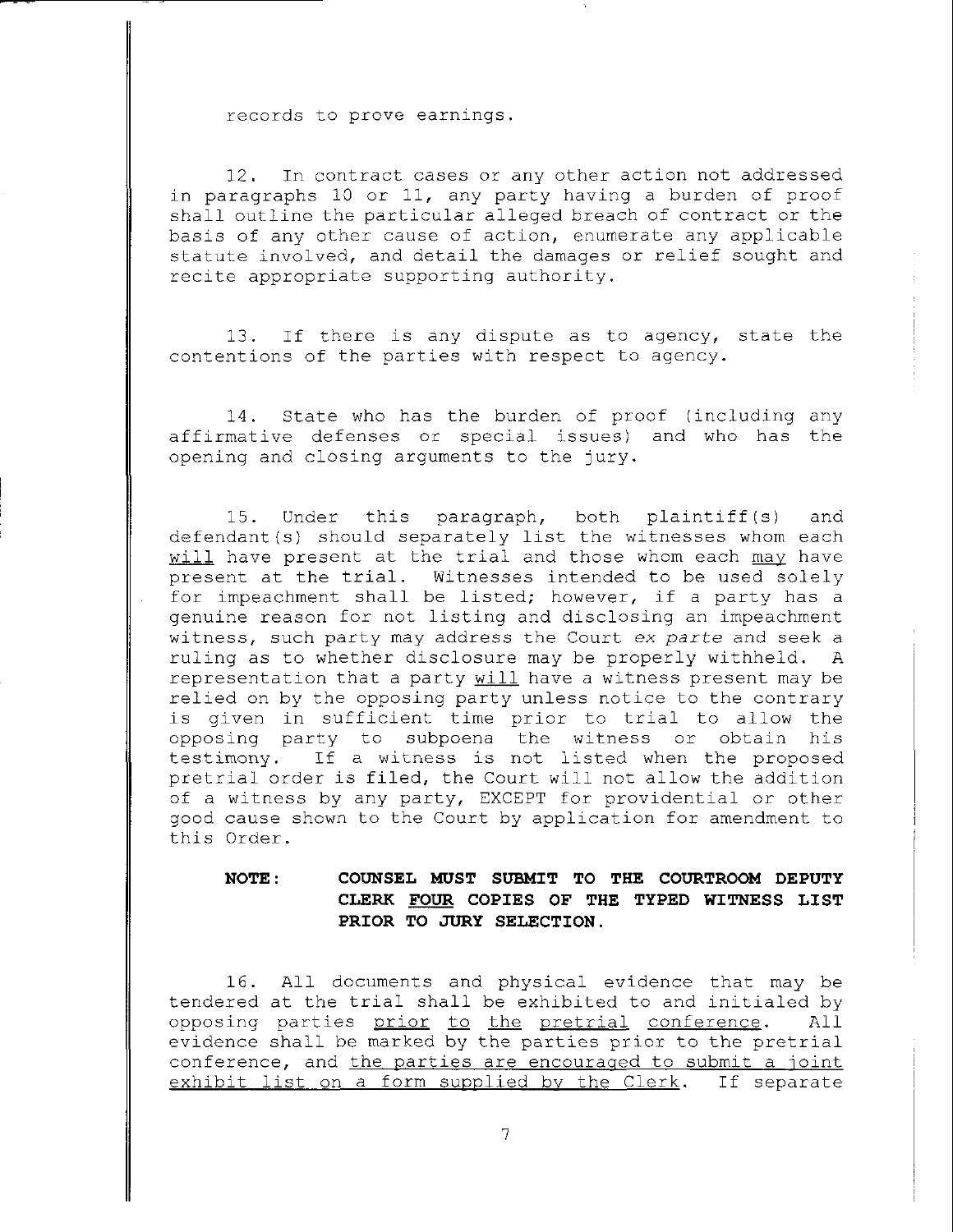exhibit lists are submitted, they shall be submitted on the forms supplied. Duplications of exhibits should be avoided to the extent practicable. Exhibit lists should be submitted to the Court at the pretrial conference. The material therein shall be identified as follows:

(a) A list of documents and physical evidence submitted as joint exhibits.

 $(d)$ Where separate lists are being submitted, a list of documents and physical evidence to be introduced by the plaintiff(s). Copies of such exhibits shall be provided to counsel for each other party.

Objections and reasons therefor shall be stated in writing and be filed five (5) days prior to the time of the pretrial conference. Items not objected to will be admitted when tendered at trial.

Where separate lists are being submitted, a  $(c)$ list of documents and physical evidence to be introduced by the defendant(s). Copies of such exhibits shall be provided to counsel for each other party.

Objections and reasons therefor shall be stated in writing and be filed five (5) days prior to the time of the pretrial conference. Items not objected to will be admitted when tendered at trial.

Any document or other physical evidence listed  $(d)$ by any party and not objected to, or to which objections have been overruled, may be received in evidence on offer by any other party, in the event the listing party does not actually offer it into evidence.

The foregoing shall not be deemed or construed  $(e)$ or limit the rules relating to expand to the admissibility of evidence generally.

NOTE: COUNSEL MUST SUBMIT TO THE COURTROOM DEPUTY CLERK FOUR COPIES OF THE TYPED EXHIBIT LIST PRIOR TO JURY SELECTION. All exhibits shall be cross-initialed by the attorneys for the parties and properly tagged as required by the Local Rules of this District. This crossinitialing procedure shall be completed when counsel meet to confer on the preparation of the pretrial order.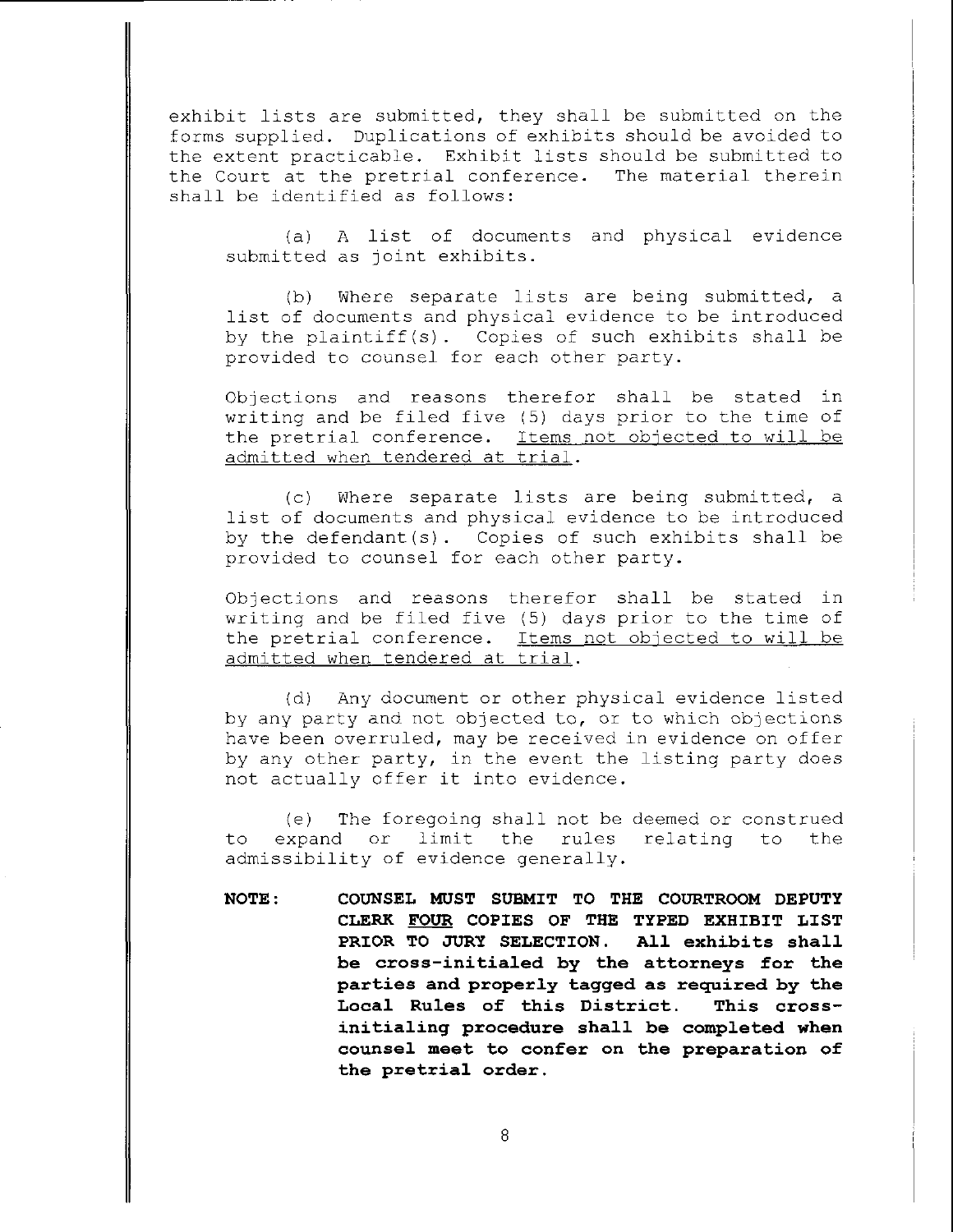17. List all witnesses whose testimony by deposition will or may be offered by each party and the specific deposition pages and lines to be offered. All objections by opposing parties to any portions of the deposition (s) shall be set forth with specific reference to the portion of the testimony objected to and the basis therefor.

(a) Prior to trial, counsel shall confer to eliminate all extraneous, redundant, and unnecessary matter, lapses, and colloquy between counsel in the deposition excerpts. Counsel shall also attempt to resolve all objections to deposition testimony to be offered.

(b) The parties shall, if practicable, conform deposition exhibit numbers in trial questions and testimony to the numbers of trial exhibits.

18. Each party shall separately provide a memorandum of authorities as to any questions of law likely to arise at the trial, including the merits of plaintiff(s)' claim, defenses asserted, matters of evidence, etc.

19. Plaintiff(s)' counsel estimates \_\_\_\_\_\_\_\_ (days) (hours) to present plaintiff(s)' case; defendant(s)' counsel (days) (hours) to present the estimates defense.

20. Plaintiff(s) \_\_\_\_\_\_\_\_ has \_\_\_\_\_ has not offered to settle.

Defendant(s) \_\_\_\_\_\_\_\_ has \_\_\_\_\_\_\_ has not offered to settle.

It appears at this time that there is A good possibility of settlement. Some possibility of settlement. No possibility of settlement.

The parties will be do do not wish to confer with the Court regarding settlement.

21. State any other matters which should be covered by pretrial order, including rulings desired of the Court prior to trial.